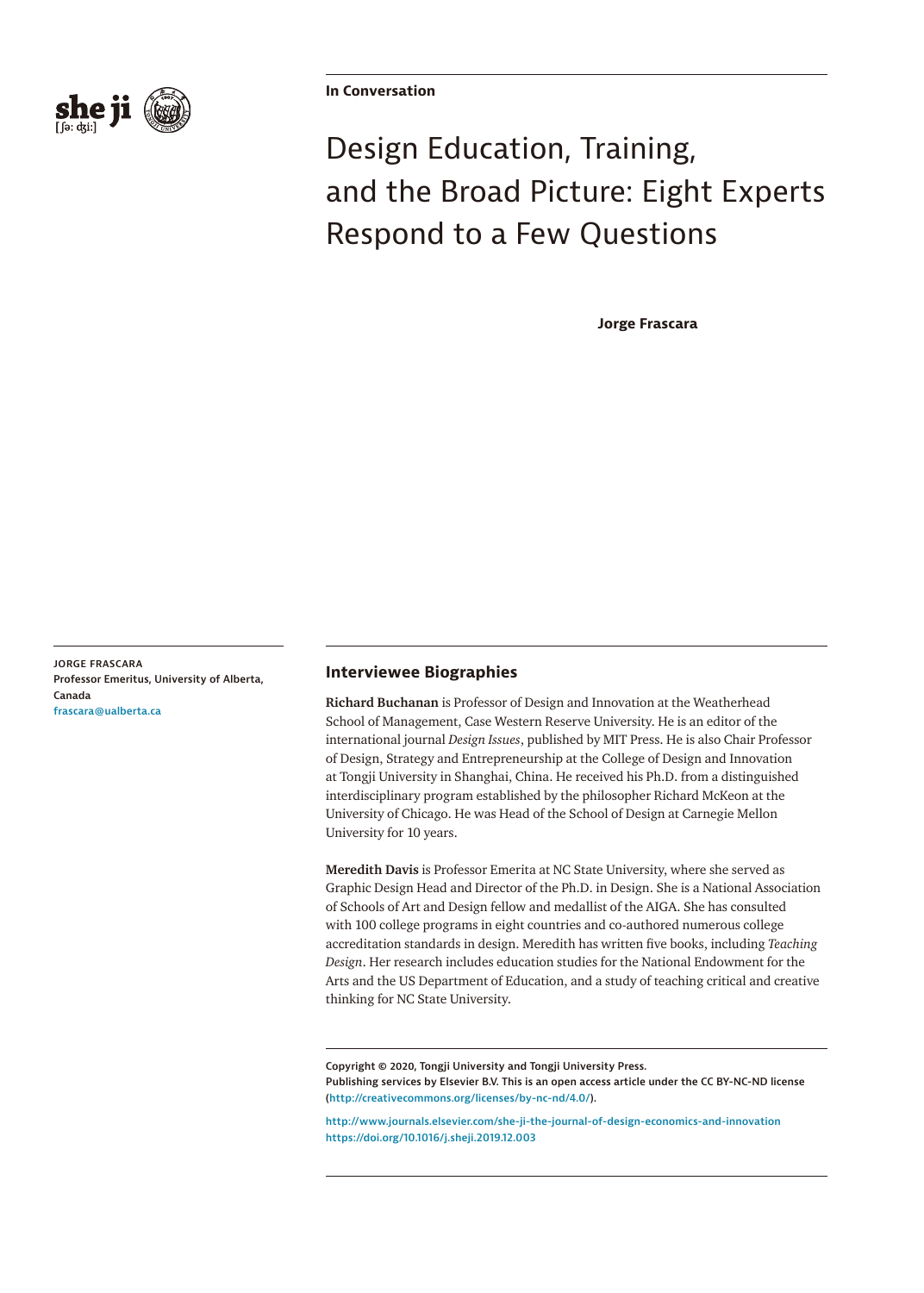#### 107 Frascara: Design Education, Training, and the Broad Picture

**Ken Friedman** is Chair Professor of Design Innovation Studies at Tongji University and Professor Emeritus at Swinburne University of Technology, where he served as Dean of the Faculty of Design. Friedman's research concentrates on organization, culture, and design in the knowledge economy. He is part of the international community for experimental art, design, and music known as Fluxus. His work is represented in the Museum of Modern Art in New York and the Hood Museum of Art at Dartmouth College.

**Willard McCarty** is Professor of Humanities Computing in the [Department of Digital](https://en.wikipedia.org/wiki/Department_of_Digital_Humanities)  [Humanities](https://en.wikipedia.org/wiki/Department_of_Digital_Humanities) at [King's College London,](https://en.wikipedia.org/wiki/King%252527s_College_London) England, where he is director of the doctoral programme in the department. He is a visiting professor in the Digital Humanities Research Group in the School of Humanities and Communication Arts at the [University](https://en.wikipedia.org/wiki/University_of_Western_Sydney)  [of Western Sydney](https://en.wikipedia.org/wiki/University_of_Western_Sydney), Australia. He is a Fellow of the [Royal Anthropological Institute](https://en.wikipedia.org/wiki/Royal_Anthropological_Institute), London.

**Ezio Manzini** has worked on design for sustainability for more than twenty years. He is the founder of DESIS ([http://www.desisnetwork.org](http://www.desisnetwork.org/)), an international network of design schools active on design for social innovation and sustainability. He is Distinguished Professor of Design for Social Innovation at Elisava, Barcelona; Honorary Professor at the Politecnico di Milano; and Guest Professor at Tongji University (Shanghai) and Jiangnan University (Wuxi). His most recent works include *Design, When Everybody Designs: An Introduction to Design for Social Innovation* (MIT Press, 2015; published in 7 languages), and *Politics of the Everyday* (Bloomsbury, February 2019).

**Don Norman** is Director of the Design Lab at the University of California, San Diego, cofounder of the Nielsen Norman Group, a member of the National Academy of Engineering, and former Vice President of Apple. He serves on numerous company and educational advisory boards and boards of directors. He has published 20 books translated into 20 languages including *Emotional Design* and *Design of Everyday Things*. He can be found at [www.jnd.org](http://www.jnd.org/).

**Sharon Poggenpohl** has taught at three notable schools: the School of Design at Hong Kong Polytechnic University, the Institute of Design at Illinois Institute of Technology, and the Rhode Island School of Design. For twenty-six years, she edited *Visible Language*, an international scholarly journal dealing with communication design. Working with master's degree and Ph.D. students, her interest was to advance research and practice and foster an understanding of design's unfolding trajectory. She recently wrote *Design Theory to Go: Connecting 24 Brief Theories to Practice*.

**Saskia Sassen** is the Robert S. Lynd Professor of Sociology at Columbia University and a member of The Committee on Global Thought. Her latest books are the 5th fully updated edition of *Cities in a World Economy* (Sage, 2018) and *Expulsions: Brutality and Complexity in the Global Economy* (Harvard University Press, 2014, now available in 18 languages). She is the recipient of diverse awards, including multiple doctor *Honoris Causa*, the Principe de Asturias 2013 Prize in the Social Sciences, and is a Foreign Member of the Royal Academy of the Sciences of the Netherlands. For more information, visit [www.saskiasassen.com](http://www.saskiasassen.com).

*———*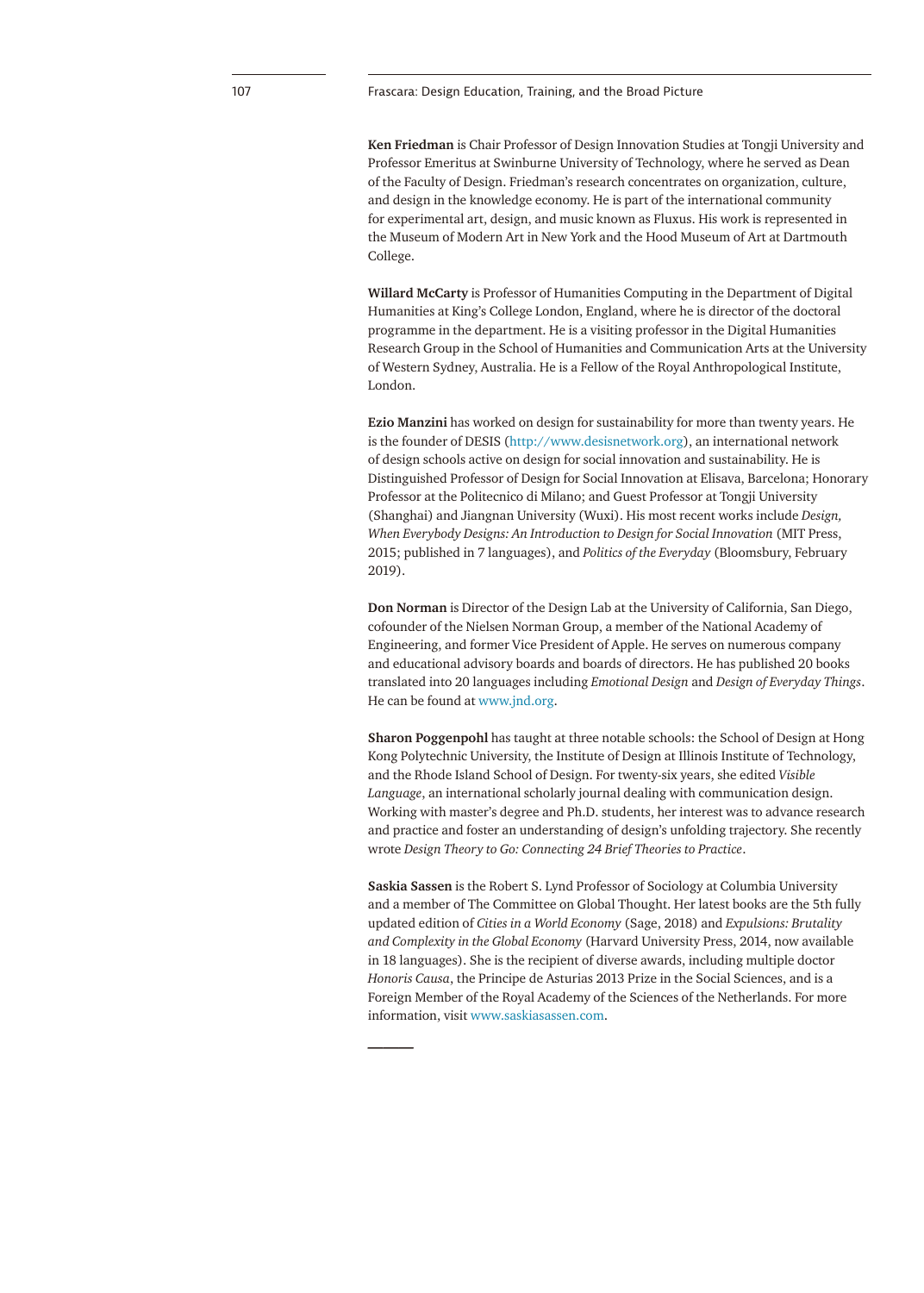The guest editor of this issue of *She Ji* invited me to interview experts in design and education to explore the central themes of design education today. In response, I crafted questions for eight leading thinkers. Their comments foster reflection. I provide my own response following the interviews.

*—*

## *When you hear the word "education"—as distinct from "training" or "instruction"—what core meanings come to mind?*

**Saskia Sassen:** The key element that makes education different from training or instruction is the open character of education. Yes, it must be a disciplined and discipline-forming endeavor—but it is not simply the solution to a problem or a know-how function.

**Willard McCarty:** I think of education in the Socratic sense, which the etymology of the term suggests: the drawing out of—or assisted expansion of—a person's innate capacities and desire to know and to do, an awakening to the astonishing and complex phenomena of the world, and the developing of cognitive and manual skills that enable students to make the most of them. In my experience, the fundamental hunger for something beyond the information given**[1](#page-11-0)** remains innate unless beaten out of a person. What the educator does is remove impediments, encourage, and foster. Of course, clever trickery may be needed to evade students' defenses and get beyond any false expectations for example, the notion that education is nothing more than training for a job. Such intellectual growth is not easy. Failure is neither unavoidable, nor is it valueless. Education offers the chance to work hard, very hard, to achieve a life worth living.

**Don Norman:** The distinction between training and education is very important as we examine the future of design education. Usually training has been taken to mean "learning the essentials for doing a real job or task"—"real" meaning "in the world," not just in the classroom. Education is gaining a deep understanding of the underlying principles and historical underpinnings of what we learn. Note that someone educated in a topic—for example, typography—may be quite unable to practice it, because the strictly educational system often deliberately skips the training phase.

Indeed, when I was an undergrad in engineering at MIT, the department was proud when industry complained that newly hired MIT graduates were incapable of doing any of the tasks they were asked to perform. "We don't train," they said to us, "we educate. Training is specific to the tools and practices of the moment, so if we were to train, in 5 years your skills would be obsolete. We educate, so that you will always be current." This has proven to be true for me; many decades after that education, I can still read and follow technical debates in electrical and computer engineering.

In design, the focus of traditional instruction is on *design as craft*—in other words, on training. As my article with Michael Meyer**[2](#page-11-1)** in this issue explains, when it comes to traditional design tasks such as industrial product design or graphic document design, crafting skills are critical, which means considerable time must be devoted to training. However, for newer forms of design—redesigning a bank's business plan or a hospital's admissions procedure, or a new mode of transport for an isolated, poor village in the remote countryside—we must educate rather than train. These kinds of projects require a broader and deeper understanding of culture, the world, philosophy, history, politics, and ethics.

Design today is largely populated by well-trained practitioners who produce wonderful work. But they are not necessarily capable of designing where traditional craft skills no longer apply—for example, in the design of a health care system.

Which is more important? Craft training or academic education? That's the wrong question. We need both—but each serves different needs. The aspiring designer needs to choose which path to follow. "When you come to a fork in the road, take it."**[3](#page-11-2)**

**Richard Buchanan**: Before we talk about education in the universities, I believe it is important to recognize that design thinking is now being taught successfully and with sophistication in a growing number of primary and secondary schools around the world. The movement is significant, involving thousands of students, and it has implications for university education. Those younger students will soon begin to enter university programs, sometimes in design and perhaps more often in other disciplines. They will expect design to be of continuing relevance to their studies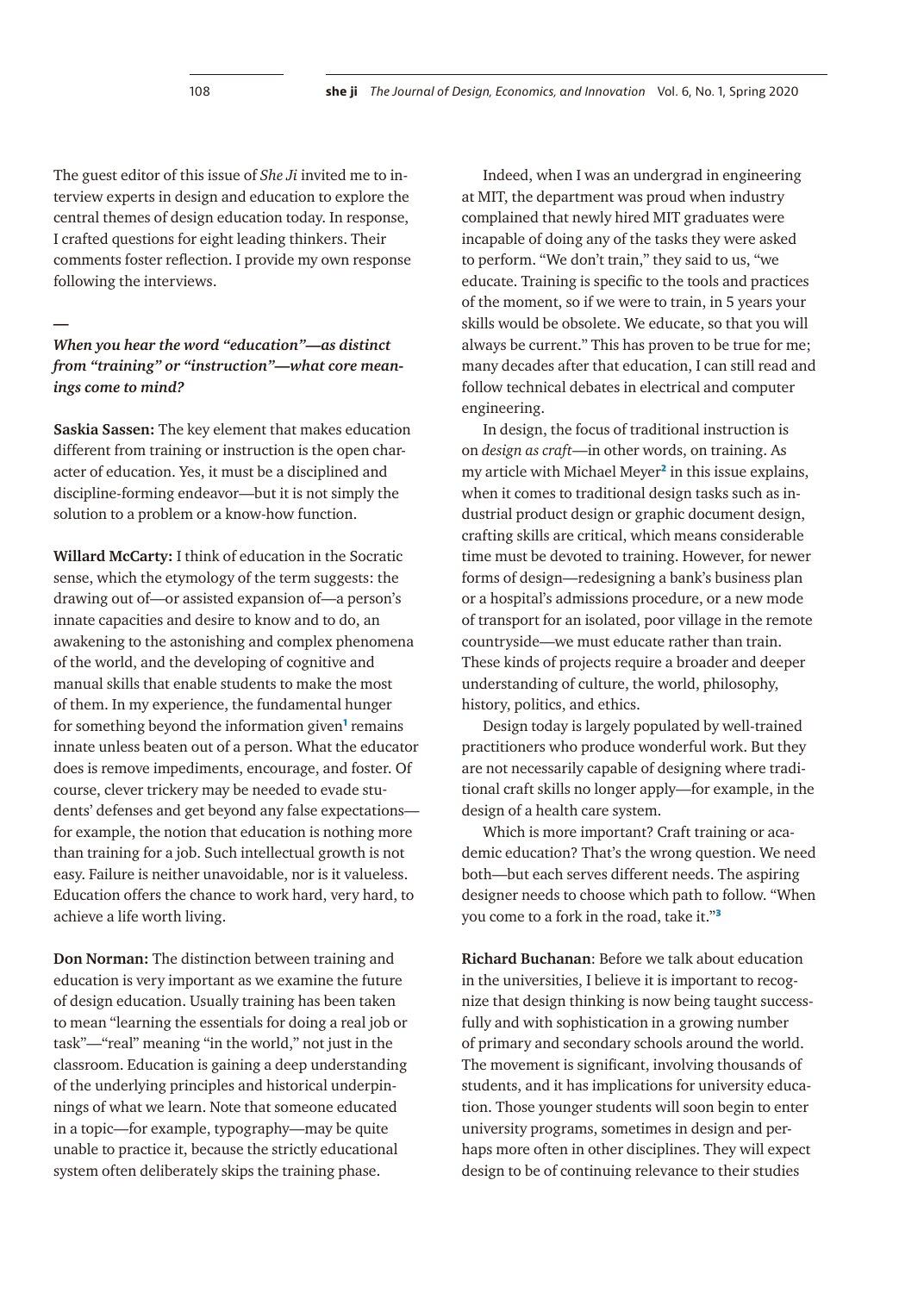and they will expect more than a repetition of their earlier education. Universities should begin to think carefully about how they will best serve those students.

Education is more than training in skills and techniques. It is an intellectual preparation for life-long learning that cultivates the capabilities of the mind to encounter new situations and respond with ingenuity, imagination, and creativity. It is what we mean by a liberal education that transcends specialization, enabling a student to adapt to a changing environment with integrity and purpose. The essential elements of a sound liberal education are, in fact, the four dimensions of creativity. First, to be *inventive* in perceiving new possibilities in the world. Second, to be open to *discovery* of new facts when an inventive idea is explored in the context of the circumstances of how we live. Third, to be *innovative* and imaginative in exploring connections among diverse kinds of knowledge gained through a university education and experience in the world. Fourth, to be open to *intuition* in perceiving the principles and values that provide organization, coherence, and interdependencies in the many systems that surround us in our lives.

An education of this kind is what we mean by the ability of human beings to amplify and augment human intelligence through creative inquiry, responding to the development of artificial intelligence. A sound education provides the Intelligence Amplification (IA) that balances the Artificial Intelligence (AI) that now surrounds us. In our time, design is the pathway of IA.

**Ken Friedman:** Training involves mastering skillsets. Training also involves practice to perfect those skills. In contrast, education goes beyond training to include rich human development.

When we learn to play a violin, we practice repeatedly to master it. Mastery involves more than perfecting finger placement, bowing, and note reading—we must take time to think deeply and reflect on our practice to master the violin. Mastery involves philosophy, engagement with the music, and appreciation of a range of perspectives.

Instructors teach skills. Educators help students to develop an art or science. This is true of education in all fields: design, applied arts, fine arts, liberal arts and humanities, along with the social and natural sciences.

There is a difference between universities and professional schools. Universities have four key

responsibilities, and they exercise these responsibilities in several ways. These four responsibilities involve two paired sets of values. These pairings come with some tension between them. Two goals of universities are 1) to create new knowledge, and 2) to preserve existing knowledge. The other two are 3) to train specialists, and 4) to educate citizens.

Professional schools primarily preserve and transmit existing knowledge to train specialists. Most professional schools in design fail to understand or work with the dimension of research that involves creating new knowledge.

It is important to understand what it means to create new knowledge in the context of a university. The university is a social institution where scientists and scholars create knowledge for the wider fields and disciplines to which they belong. They create new knowledge for human beings in general, and for the larger societies and nations that create and support the university as an institution.

Learning creates knowledge for the learner. Creation in design, like creation in art or music, may also involve new knowledge—but this new knowledge belongs to the creator alone. Others may benefit from what the creator knows, but they do not gain the knowledge itself.

Creating new knowledge for a field benefits people beyond the immediate individual who creates the knowledge. This is the role of research. Research shares the knowledge, and it involves showing others how to develop, apply, and use the knowledge.

Many design schools are professional schools that engage in creative education that helps individuals enrich and perfect their skills. This also takes place in medical schools and law schools. Even so, professional schools focus inward on the future members of the profession. They train professionals to do a competent or even a superior job. The ultimate goal is inducting them into a profession so that they may earn a good living.

Education involves greater dimensions than personal enrichment and career success. Education involves the development of the whole person. The word educate has its roots in a Latin verb, *educare*. This is related to the verb *educere*, which means to lead out, to guide. An educated person is a human being among other human beings, a citizen whose sense of the self is rooted in community.

Many forms of education include skills training. Education itself is something larger.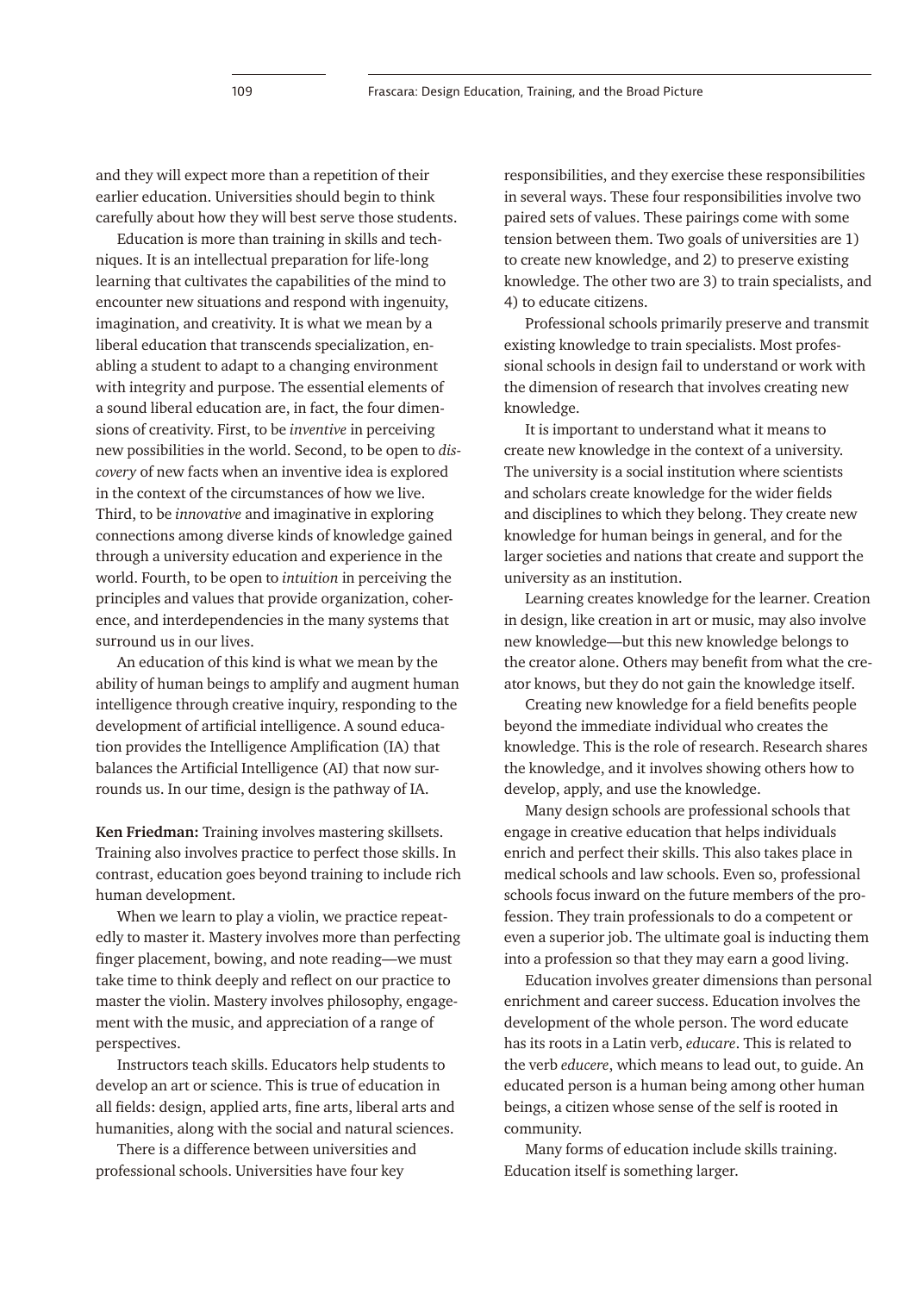**Meredith Davis:** I don't think "training" and "instruction" are pejorative terms, but they do play a very different role from "education." Training and instruction focus on the mastery of procedures and the acquisition of knowledge about which there is some disciplinary or professional consensus regarding definition, application, and evaluative criteria. There is often broad agreement on teaching instrumental know-how and settled concepts through exercises or puzzles for which faculty generally know the solution. The goal of design training and instruction is *proficiency* in applying these skills and concepts under similar circumstances with comparable results.

On the other hand, "education" is transformative and challenges a worldview. It involves more than mastering preferred professional behaviors, instead confirming or recalibrating beliefs, values, and ways of thinking. The goal of education is *insight*, not just proficiency, and guiding decisions in novel situations. Faculty control the delivery of educational prompts lectures, readings, discussions, assignments, and so on—but students' knowledge perspectives and approaches to uncertainty are the larger outcomes of education and cannot be evaluated through work products alone. Unlike exercises and puzzles, transformative design projects immerse students in a complex universe of questions, shifting constraints, and competing values.

**Ezio Manzini:** "Education" means to contribute to the social construction of human beings. Training and instruction are what give these human beings the capability to operate, and to do this with competence (and critical spirit), under specific conditions.

**Sharon Poggenpohl:** "Education" helps you to live an interesting and productive life—it goes well beyond getting a job, although it can secure this too. Over recent decades, there has been much discussion of the importance of lifelong learning. Education supports this by developing curiosity and breadth of knowledge, skill in finding appropriate information, and confidence in tackling what is personally unknown. Transference of knowledge from one domain to another, seeing patterns of application and connections between methods, materials, people, and other ways to think fluidly about problems or situations are elements of a good education. At a time when technology is rapidly

changing everyday life, even gobbling up professional jobs, the long term existence of a particular career path is doubtful. Training, with its counterpart instruction, seems to easily become obsolete due to technological advances. Education prepares a person to be more resilient and better engage with lifelong learning and life's cultural pleasures.

*—*

### *(to Sassen and McCarty only)*

*In your view, what are the main competencies—or meta-competencies—that any university-level educational program should offer to help students in the human sciences?*

**Sassen:** I see the core elements, or meta-competencies as those ensuring not only an in-depth focus in pursuit of a well-designed question/discovery, but also an awareness that this entails closure. Thus, how the closure is constituted can make all the difference to the outcome. We must be aware of this when we engage in this type of research. Yes we need openness, not walls—but that openness has to be built-designed, and its boundaries must be visible to others—even if it is an abstract or purely mathematical boundary.

**McCarty:** The basic competencies are

- 1 Linguistic: the ability to read with love for language and insight, and to write well—in as many languages as possible but at least at a high level in one;
- 2 Rhetorical: the skill to construct a persuasive argument and to unpick one;
- 3 Historical: a keen historical imagination and knowledge of the past;
- 4 Anthropological: a cross-cultural understanding sufficient to appreciate that no one culture, including one's own, has privileged access to what there is and how things are;
- 5 Philosophical: insight into the problematic qualities of apparently straightforward realities and simple truths and the ability to deconstruct them;
- 6 Computational: the ability to write a simple program, a basic knowledge of how digital machines work and a good grasp of their constraints and capabilities;
- 7 Scientific and mathematical: basic familiarity with at least one natural science as well as a good idea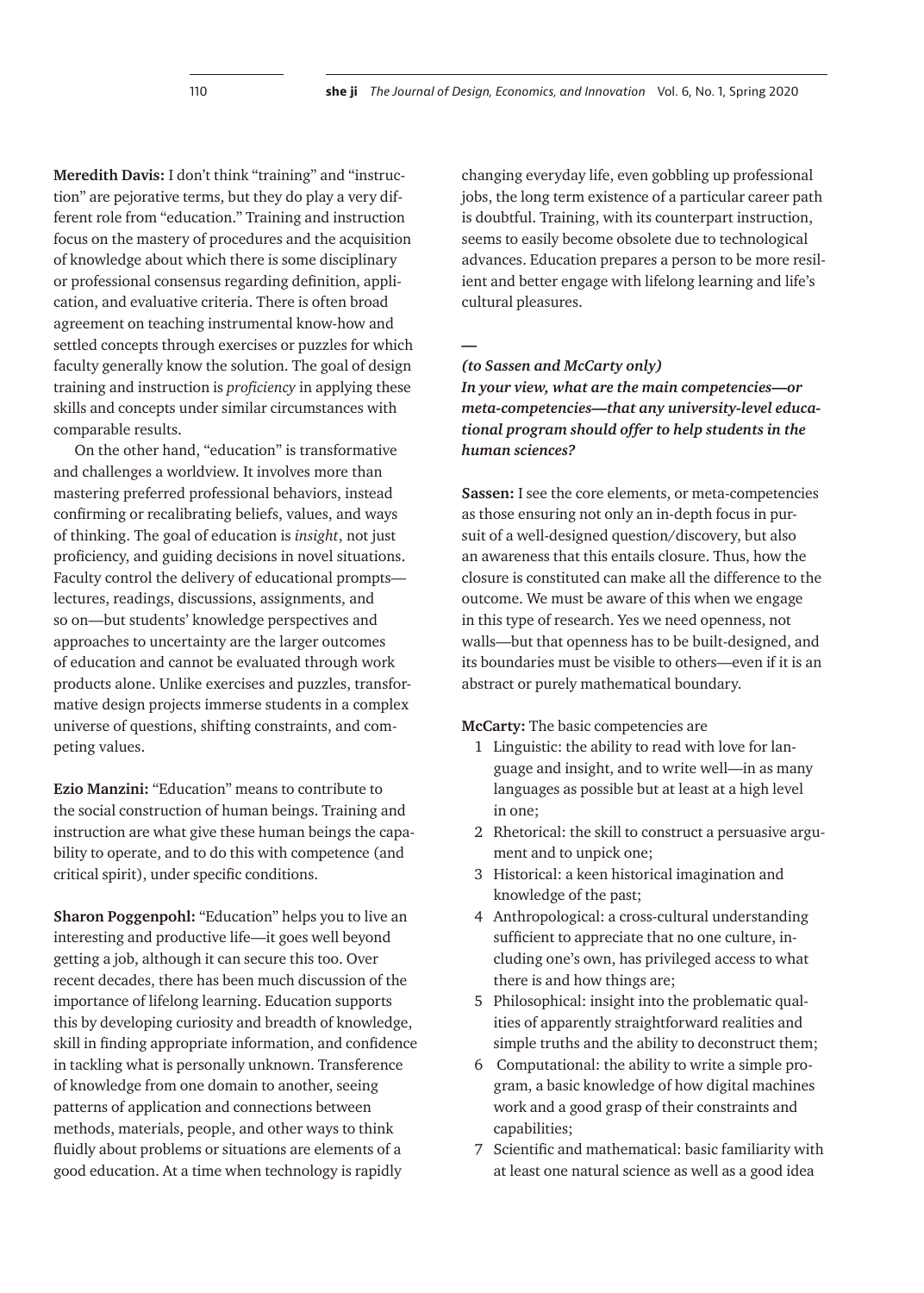of the others; an idea of where a mathematical approach, including a statistical one, might impinge on a student's interests and what it might be capable of revealing.

## *(to Sassen and McCarty only) What do you see as the most notable missing component in education today?*

**Sassen:** Given that I am a professor at one of the great US institutions for higher education (Columbia University), I see mostly the positives of the university system. But I also see both what falls away and what remains unaddressed: for instance, advanced graduate studies tend to generate strong closure around how graduate students must construct their research. Yet history keeps changing, innovations keep coming up … we professors *must* recognize that new generations may grow up seeing/discovering conditions and instruments that we the elders do not quite see, or do not quite value.

**McCarty:** Serious commitment to embody and communicate the love of learning.

## *(to all except Sassen and McCarty) What is the most important element missing from design education today?*

**Norman:** It would take a complete article—or maybe a book—to answer that question. I make an attempt to do so in my article in this issue of *She Ji*.**[4](#page-11-3)**

**Buchanan:** There is an old saying whose truth has withstood the test of time: "First you learn the craft, then you learn the art." Teaching the *craft of design* is a reasonable task of training at every level of education, including university level programs. However, teaching the *art of design thinking* should be the added value of education, whether in universities or in other schools of design. If design is to regain its status as a significant cultural art of our time—a position that threatens to be lost today in the face of new circumstances—then there are four elements that should be added or better cultivated.

The first element is *improved communication*. Design students continue to be somewhat weak in how they present their work. Whether in posters or in oral and

written presentations, students should develop better ability to identify (1) the problem that their work addresses, (2) the central idea of their project, (3) how that idea is explored and developed, and (4) the expected significance of their work.

The second element is a refined and more sophisticated understanding of the *sources of creativity*. At present, our culture regards innovation as the basis of creativity. This ignores the other three dimensions of creativity: invention, discovery, and intuition.

The third element is explicit education in the *ethical dimensions* of their work. Many students are looking for guidance in dealing with ethical issues, but our design programs provide little or no useful help. This does not have to be a normative element of education. Rather, it should show students how they can reason to address the ethical dilemmas that they are sure to encounter.

The fourth element is sophisticated discussion of the many *principles* that guide the designer in his or her work. This should help the student distinguish between the methodological principles that apply in various branches of design and the *first principles* that represent the deeper goal of design in serving fellow human beings. This should help students better explain and justify the decisions that they make in the features and qualities of products.

**Friedman:** It is difficult to describe missing elements generally. Many schools are good in specific ways, what is lacking at one may be quite different to what is lacking at another. To create a strong all-around school requires benchmarking against a demanding model. The benchmarking exercise will disclose the missing elements specific to each school.

This kind of benchmarking requires intellectual honesty. Too many schools believe their own advertising. At 50% of the design schools I've visited, someone seems to believe that their school ranks in the top 5% of the world's design schools. There is a simple discrepancy between self-evaluation and the standing of most schools in the wider world. By definition, 45% of those schools lie outside the top 5%.

But there is more to this problem than incorrect self-evaluation. Most schools are not as good as they can be simply because excellence requires resources. It is difficult to get the resources that excellence requires. Even when a school and its leaders honestly

**—**

*—*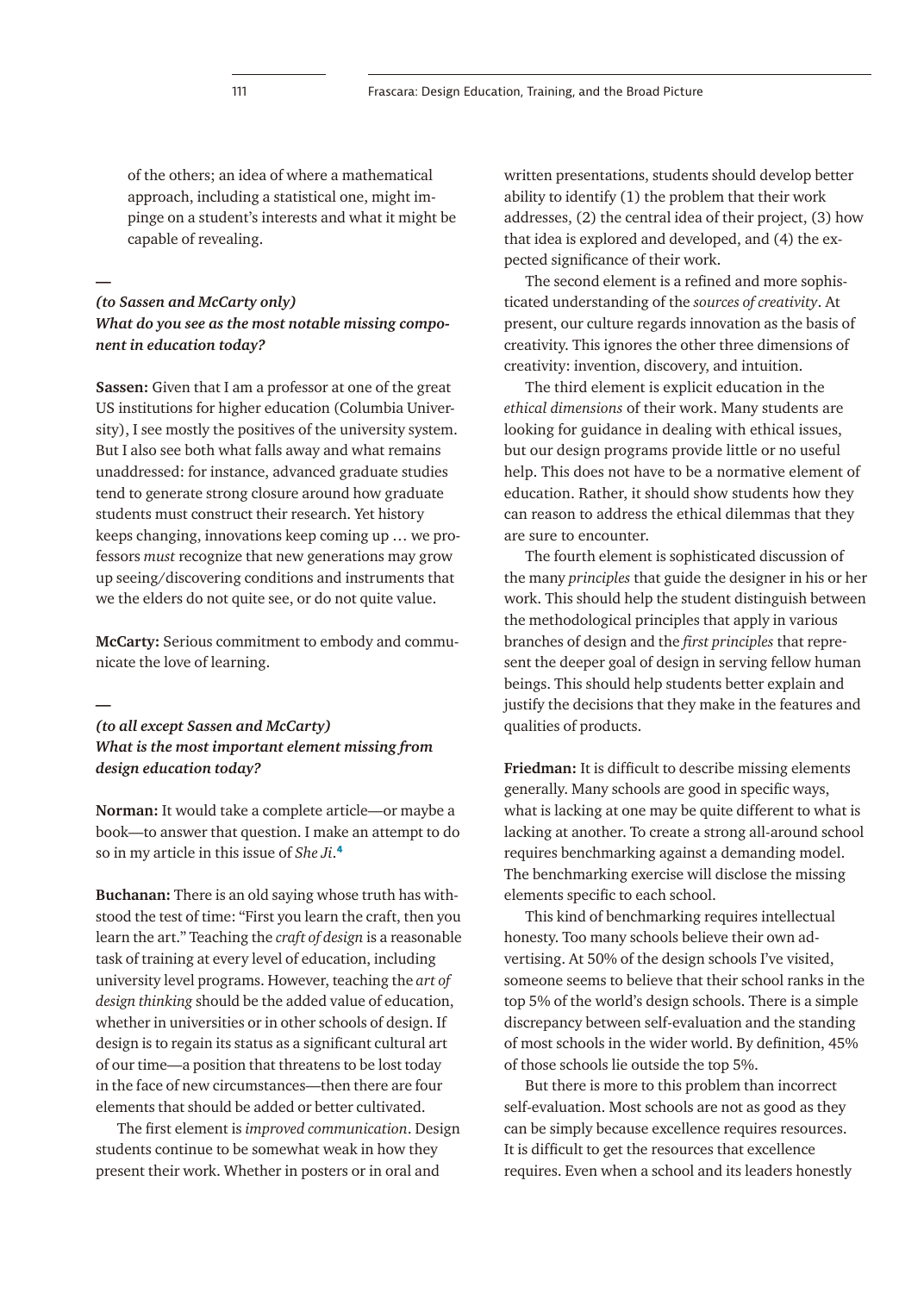measure their deficiencies, filling the gaps often costs money.

Money is not usually the central problem, however. The greatest problem is nearly always culture—the inertia of culture. Most design schools function within the culture of the artisan craft guild, which is highly traditional. There are several ways around traditional design school culture: one is building something from scratch.

Minerva Schools at KGI and Olin College of Engineering offer excellent models.

You can't study for a design career at Minerva. Rather, you benefit from a kind of T-shaped foundation that enables you to become a good designer. You can build on that kind of education with a good master's program in design.

People do study design at Olin. The focus is engineering design. They study design in the rich context of a real world that requires reflection and breadth. Minerva and Olin both have the added benefit of being designated greenfield institutions.**[5](#page-11-4)**

Another model requires the relentless pursuit of excellence from a strong research university within which a design school is located. We see this at Delft University of Technology. Delft slowly grew its design faculty into greatness. Another is the Ullman School of Design at the University of Cincinnati. The Ullman School is now 150 years old.

Persistent, innovative leadership is another factor. The Aalto University School of Arts, Design, and Architecture began in the University of Art and Design Helsinki with Yrjö Sotamaa, as president for nearly a quarter century. The Illinois Institute of Technology had Patrick Whitney as dean for 25 years. These were long term leaders who patiently pushed forward, moving past obstacles and blockages along the way.

There are several dozen excellent design schools. People at those schools engage in careful self-examination and strive for continuous improvement. Perhaps the one element missing is a broad overview of design education based on an understanding of the different issues visible in university-level design education around the world. This also requires understanding the different national systems as well as the major international higher education systems—the Bologna system, the Anglo-Australian system, the North American system, and the Chinese system.

Now that many design schools have been merged into universities or designated as universities,

university-level design education requires an understanding of what it is to be a university, and why. These missing elements are systemic and contextual. The broad general failure to understand these interlinked systems and the contexts in which they function explains a great deal of what is problematic in design education today.

**Davis:** I have done more than 100 curricular consultations in the US and abroad, and read more than 200 institutional self-studies in my accreditation work with the National Association of Schools of Art and Design. What I have found is repetition of object-centered assignments from one level of the undergraduate curriculum to the next. The subject matter and medium change, but not the scope of problems, range and stability of constraints, or scale of consequences in complex systems.

Rather than defining courses using an industrial era paradigm of "form and function"—and through medium, product, or segment of practice—conditions call for studies shaped by systems-level thinking—what people want and need; what the context demands; how design is planned, produced, and delivered; the outcomes we expect of a design process (including principles or guidelines); how we evaluate outcomes; and the tools and methods for studying these things. This will produce knowledge that will allow graduates to evolve with a rapidly changing field over fifty-year careers.

It is not clear how most MFA curricula transcend what a mature learner can develop through work in a good design office, or what a non-designer can learn better through a second bachelor's degree. Many MFA graduates enter teaching, having limited practice experience and no predisposition for systematic inquiry or academic research. These graduates perpetuate the shortfalls of their master's education with generations of students by repeating what and how they learned, regardless of their new academic context and an evolving field of practice. Good graduate programs are clearly distinct from undergraduate study, responsive to the complex challenges of emergent conditions, and well positioned for intellectual leadership. Good programs ask advanced students to raise and explore meaningful questions, not to solve known or inconsequential problems. And they contribute to interdisciplinary work at a time when other fields make claims of expertise and software democratizes the means of production.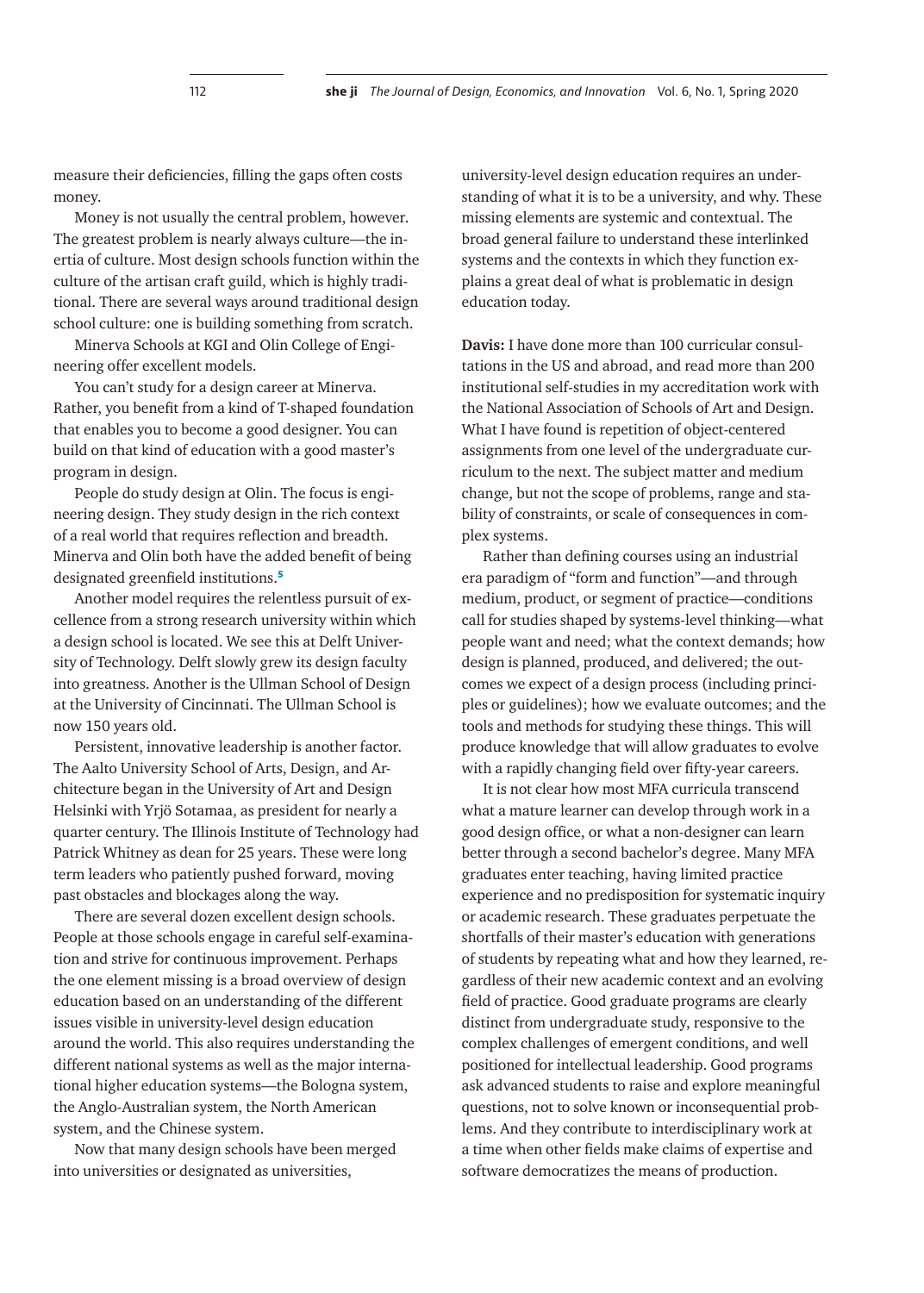**Manzini:** In my view, it is not possible to identify "the most important missing element" for two reasons: first, design schools are quite different from one another; and second, the quality of design education can be evaluated across numerous dimensions.

In light of this, I offer a list of these dimensions and suggest we examine how well a school educates its students relative to each. This will generate a multi-dimensional profile for improvement at each institution, rather than pointing to one single element that every school is lacking. Does the institution (1) adopt a contemporary idea of what design is in the 21st century; (2) develop a greater sense of and sensitivity towards social and environmental issues; (3) cultivate a research approach and, in particular, a dynamic relationship between pedagogy and research; (4) focus on project-based research?

**Poggenpohl:** Having spent decades in master of design and Ph.D. design programs, I answer this question in terms of graduate programs and professional practice. Design projects have many diverse characteristics. They can be simple or complex, achieved individually or collaboratively, the goal and process with which to undertake them may be well- or ill-defined, and they may need original research or not. This range of characteristics leading to design action is often overlooked or taken for granted.

From this perspective I identify four missing elements in design education: 1) design lacks a philosophy, 2) design research is in its infancy and is poorly understood, 3) design action takes place in a cultural and technological context rather than in a vacuum, and 4) interdisciplinary collaboration requires respect for other disciplines and their methods. These four elements are tightly inter-related.

I want to back into these relationships by beginning with interdisciplinary collaboration (4). Understanding the limitations of our knowledge or skills opens the door to collaboration with others who have what is missing from our repertory. This is particularly important if a project is complex or an advanced design application. Recognition of the context a project inhabits, such as language, culture, introduction of new ideas, technological resistance or acceptance—the list could go on—and its content domain and use are important considerations (3). Existing research may be accessed or new research studies may be needed.

Depending on the research goal, the investigation may be practical and quick or extensive and in depth. If research is to support collaboration across disciplines, it is important to understand what constitutes acceptable research evidence for various disciplines (2).

These three elements, collaboration, context, and research lead to the need for a philosophical position. I offer John Dewey's pragmatism**[6](#page-11-5)** as a possibility that is well disposed to design. Pragmatism is a philosophy of practice, it accepts that knowledge is evolutionary and that we learn from primary experience on which we reflect through research to gain a deeper or theoretical understanding. Such a philosophical practice can focus research and practical design action.

*—*

#### *(to all except Sassen and McCarty)*

*How can design education programs be more relevant to the design profession today? How can they provide students with the learning opportunities and tools they need for professional life in the design field?* 

**Norman:** I refer you, again, to my article in this special issue of *She Ji*.**[7](#page-11-6)**

**Buchanan:** Design education and professional practice in the past twenty years appear to have divided into two new pathways. Of course, the traditional pathway of graphic and industrial design remains the backbone of the field, the surest examples of concrete design to which we always return. But in the new culture, there is, first, a pathway that leads to corporate design, and the design of digital products and the large platforms and systems that are unavoidable yet sometimes too evident in our lives. Whether in the consultancies that support this pathway or within corporations themselves, designers work at the problems of communication, interaction, and service as well as product development. Sometimes they also work at the problems of management and business, applying design thinking in some form to business issues.

Alternatively—and sometimes almost in unconscious or even in conscious protest—there is a second pathway toward social innovation, improvement of government policy and services, improvements in community living. This pathway sometimes involves digital technology, but often it is locally based and low-tech. The concept of the four orders of design**[8](#page-11-7)** can help to clarify these pathways.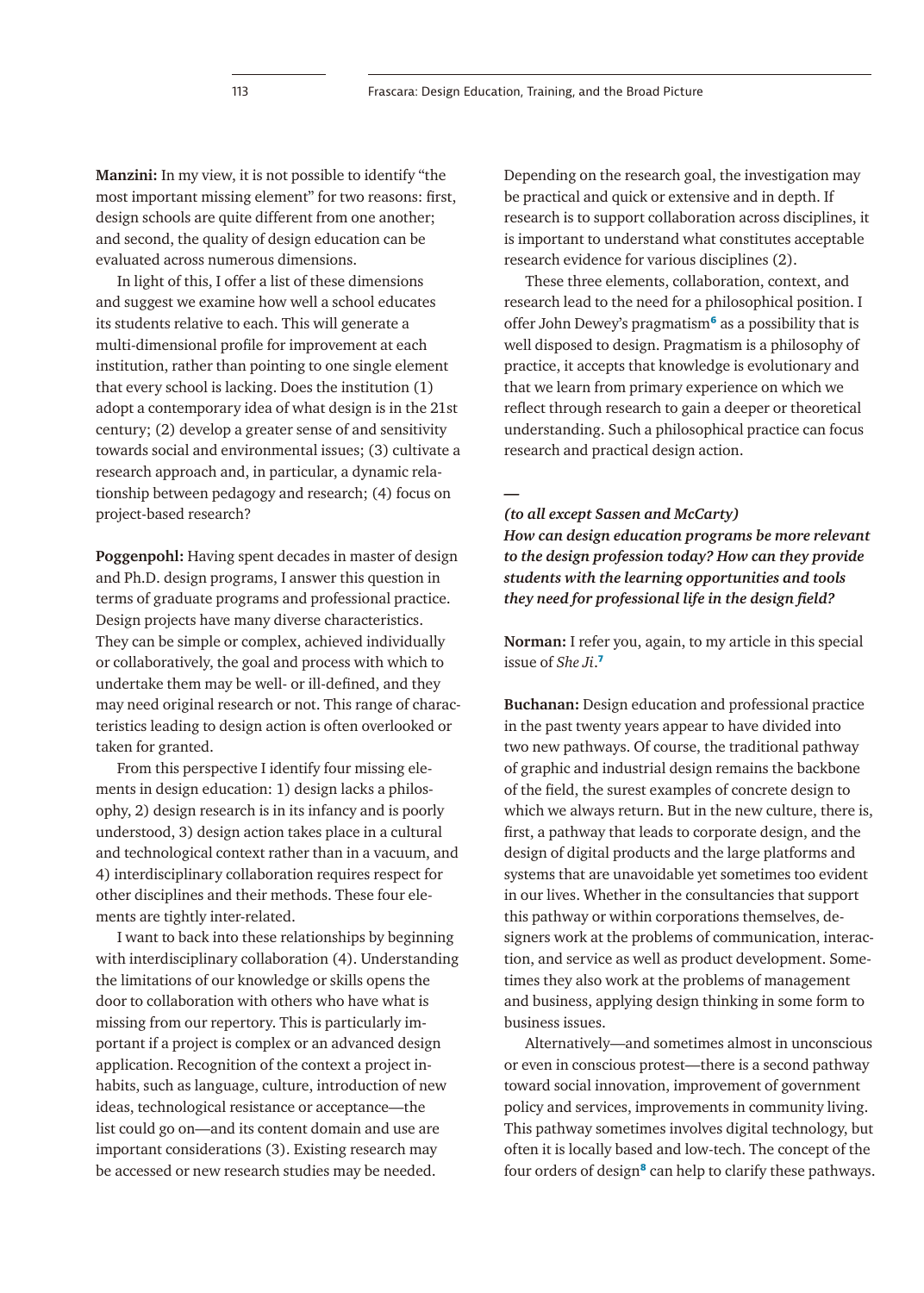My earlier comments provide some suggestions that may make design education programs more relevant to professional practice. However, one of the most important features that could be added to design education is an idea first recommended by the design thought leader Darrel Rhea in his presentation at a recent conference held at Tongji University: "Experience and Principles of Design." He argues persuasively that design programs should include a significant component of instruction in how to design algorithms, the forms that drive and shape the large digital platforms that affect so much of our lives. Without this knowledge, designers will have little to say in the design of digital systems and platforms in the future. I believe he is prescient in identifying a subject that will certainly help students become more relevant for the new areas of work that are emerging.

**Friedman:** I've written half a dozen articles about these exact issues.**[9](#page-11-8)** There is no way to answer this in short form, so I'll stop there.

**Davis:** In many cases, employers argue for skills with temporary relevance. The challenge for college design programs, however, is to provide *enduring* content that will serve their graduates well across fifty-year careers. Design education is in the futures business—it needs to be anticipatory, not just reactive.

As part of the *AIGA Design Futures* project, we authored eight briefing papers on trends shaping the future context for professional practice, including related competencies.**[10](#page-11-9)** The papers ground a continuing education effort that will include online glossaries, bibliographies, tools and methods, interviews, and short courses. The mission of this work is to assist designers and educators in transitioning to new practices, expanding offerings in their businesses and institutions, and deepening their positive influence on a continuously evolving culture. The project looks at design education as a continuum from college *through* practice, not just entry-level job preparation.

AIGA and IDSA also assisted the US National Association of Schools of Art and Design in rewriting accreditation standards for college design programs, acknowledging that the most pressing design issues may not be those shared with fine art. And for the first time in the agency's history, there are now graduate design standards that differ from the undergraduate level.

Both efforts represent serious challenges to the traditional paradigm of design education. They affirm multiple problem constraints in constantly changing relationships, not easily addressed one at a time by a linear design process. They reconsider longstanding ideas regarding designer control and perceptions of the people *for* and *with* whom we design—people as *producers*, not just *consumers*. They acknowledge a shift from designing messages, objects, and spaces to designing conversations, tools, systems, and communities. And they recognize increased roles for planning and analysis, built on a foundation of research.

**Manzini:** Design education must clearly take four things into account: (1) the complex nature of contemporary design; (2) the variety of fields in which it can operate; (3) the variety of artifacts designers can contribute to conceiving and realizing and, finally, (4) the speed at which designers' roles and capabilities have changed in the last few years.

Given that, design education should give students a clear understanding of what are, or could be, their specific role and contribution in the co-design processes. And, on top of that, the capability to present themselves in an effective and convincing way. These issues are, in my view, quite important.

In fact, because of the speed of change (my earlier point 4), it frequently happens that designers' interlocutors (potential clients and partners in co-design processes) have no idea of what they (the designers) can do and what is, or could be, their (the designers') role in the process (see my previous points 1, 2, 3). Of course, in the future this situation will change. But today, and perhaps for a long period, designers, in particular the young ones, must learn how to promote themselves and what they can do. In other words, case-by-case, they must be able to explain the (design) tools, competencies, and capabilities they can and will use. And beyond that, describe the specific point of view they will adopt and the cultural contribution they will bring.

**Poggenpohl:** For too long, design has focused on its sensibilities, understanding its role as a finisher of something. With a focus on aesthetic form-making, books showing the current visual vocabulary provide samples for designers to emulate. These books reinforce an obsolete notion of design's primary operation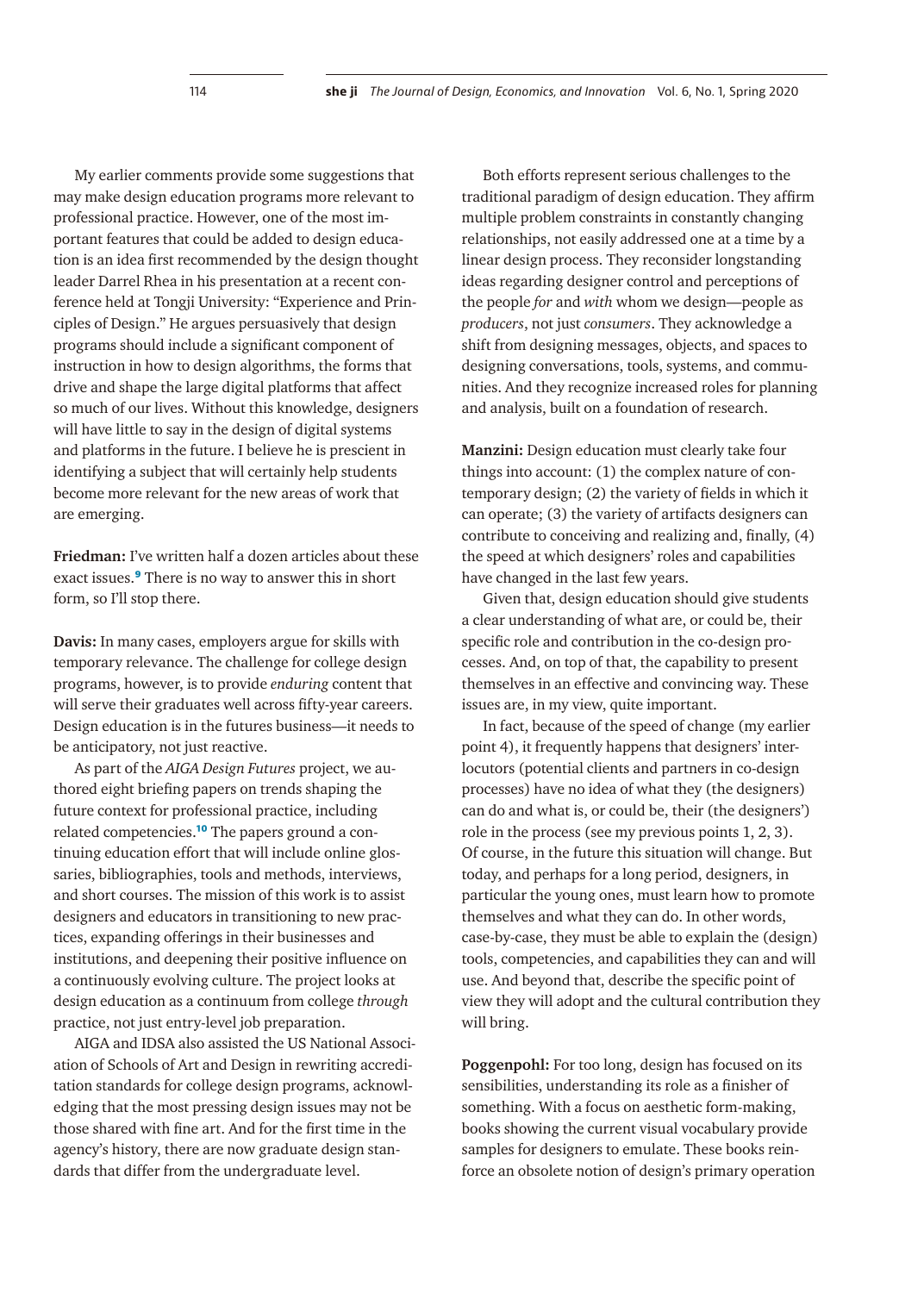to deliver only aesthetic resolution. Broader contextual knowledge is needed. We live during a time when nothing is finished—it is only a step in a sequence that continues to develop or disappears. An understanding of new communication media like websites, games, or online learning systems for example, along with observation and analysis of new technical directions and possibilities, and even critical commentary relative to technology's continuing development are warranted.

Educational programs need to foster leadership skills so creative designers can reach their potential well beyond their current limitations. There are few design-led case studies that explore project development along with skills related to team building, decision making, and overall prototyping and synthesis important for interdisciplinary teams.**[11](#page-11-10)**

Typically, if a project is culturally significant or strikes out into new territory, research is needed. Answers to research questions may exist. If not, an ability to formulate a study is needed and an ability to work with researchers. Research is a bad word for some in the design community as it is misunderstood, either narrowly confused with scientific research, or broadly watered down to accommodate virtually any web search. Thinking about research requires identification of what is unknown but requires an answer. Such an analytical approach to a project under consideration goes beyond creativity and aesthetics. It deals with the unknown and becomes evidence that guides a project in new directions. There is a difference between research to advance a practical design project (applied research) and research undertaken at the university by faculty or a PhD student to provide a more rigorous study (basic research). Elsewhere, I have compared what is similar or different between them.**[12](#page-11-11)** Research, whether practical or rigorous, is not the antithesis of creativity; formulating a research question and its process of investigation can be a creative process in itself that further adds to creativity in practice or scholarship.

## *Is there anything else that you would like to add, and that was not included in your responses?*

**Sassen:** I think I covered the main points above.

*—*

**McCarty:** Study the best of the American liberal arts colleges.

**Norman:** Design is a complex, multi-faceted field. When I argue for a new form of education, I see this as complementing the existing, craft-based training. I do not wish to lose the powerful craft-based work.

**Davis:** Curriculum development is a cyclical process of projection, planning, implementation, and assessment. Faculty are generally good at planning and implementation, but not at projection or assessment. Schools enter into tacit contracts that the knowledge and dispositions students develop will be relevant to a practice context two or four years later, and will enable them to evolve within a rapidly changing field over a fifty-year career. That means the design of curricula must be anticipatory as well as reactive. A curriculum is neither a "job description" of technical skills matched to current entry-level positions, nor composed entirely of theories that are temporarily fashionable. How faculty determine the distribution of various curricular content types should result from informed projection of what is enduring, as well as what is marketable.

**Manzini:** In my view, it is very important to better understand the role of design experts in the emerging design networks. This also implies to be able to understand when and where the new demand of design expertise emerges (that could be far from the traditional industrial businesses, institutions, associations, policy making organizations, etc.).

**Poggenpohl:** Design has many subfields; some are well established like architecture, while many are not. To complicate things, some like communication and product design have increasingly vague boundaries. At the same time that designers focus on their particular subfield, other well-developed disciplines like engineering are reaching out to discover project-based learning and design thinking. To complicate things even further, software packages available to amateurs enable the creation of design while they undercut professional knowledge. In this context with other disciplines borrowing design strategies and technology providing systemic, finished looking solutions, how can design practically secure itself as a recognized and worthy discipline?

Design subfields are intellectual silos that support an outmoded tradition and ignore an understanding of design writ large. Disciplines have structure and agreed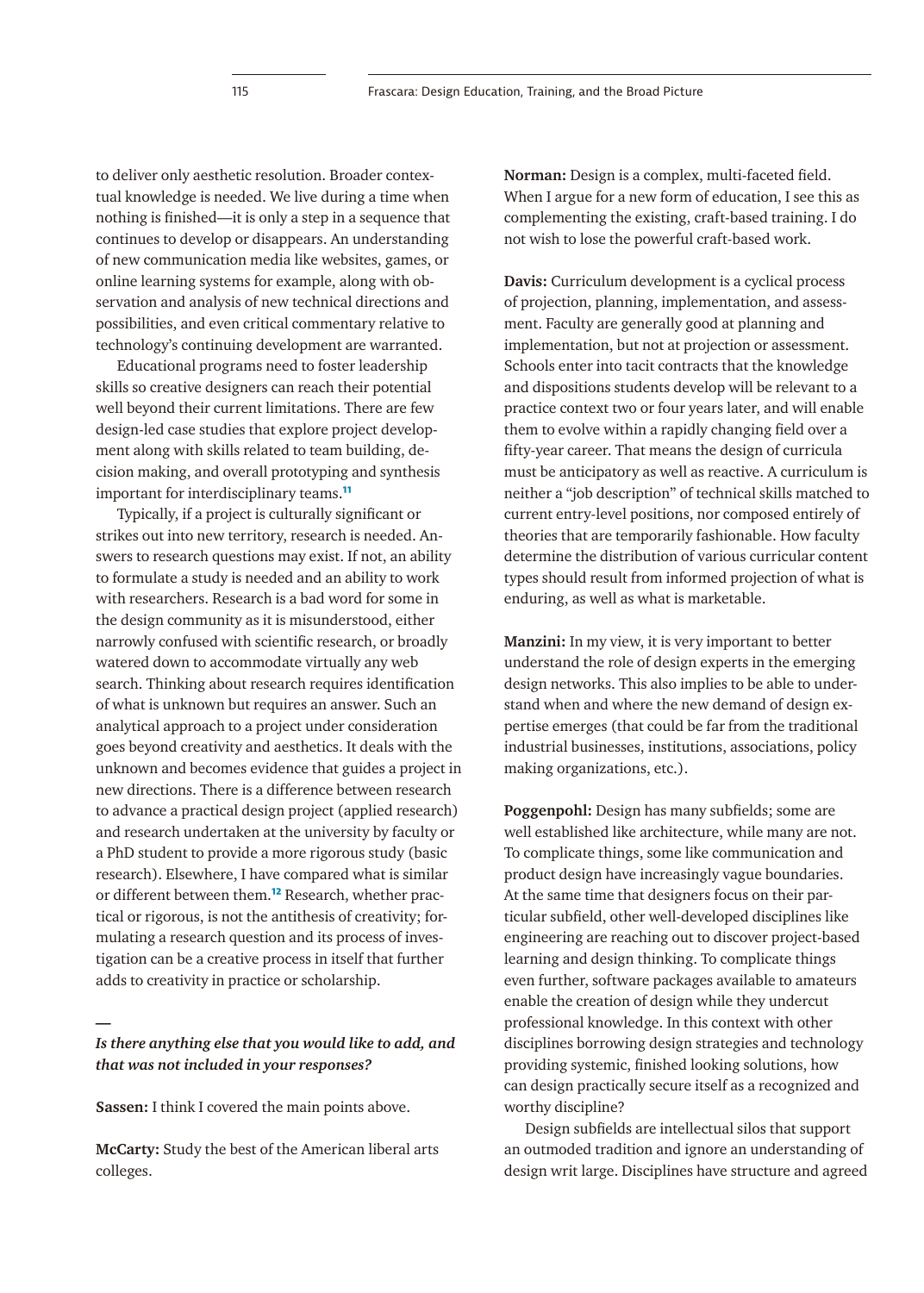upon methods and understandings. For example, biology studies all life from various perspectives. It has well defined branches of knowledge that include microbiology, ecology, and genetics. It also encompasses neurobiology, paleontology, zoology, and botany. A discipline closer to design is linguistics, with its study of language. Its subfields include: phonetics, phonology, morphology, syntax, semantics, pragmatics, discourse analysis, stylistics, and semiotics. My purpose is not to explore biology or linguistics in depth, but to demonstrate their basic disciplinary structure and their accounting for their sub-fields.

To become a discipline, design needs to be writ large with its subfields defined and put into relationship. What are its essential understandings? Which methods tie design to people and culture, and bridge the divide between intuition and logic? Elsewhere, I have examined four design subfields according to their shared or different foci.**[13](#page-11-12)** Among the shared elements are aesthetics, human factors, interaction, meaning, patterns of use, and style. Differences relate to the material character of their design outcomes and the sciences important to them.

This is only a beginning—it is work that needs to be extended through collaboration with others across the spectrum of design fields. I foresee argument and resistance in the search for agreement and a reasonable structure. Working from an understanding of other established disciplines and looking to mirror them in design (where possible) brings design into an academic alignment, sorts out possible research positions, and shares knowledge and performance ideas across subfields. Design is a significant human undertaking that is not art or science, but that bridges both in some unique ways.

## **Frascara: Preparing Students and Educators for Lifelong Learning**

A few things emerge from these interviews, taken as a whole: education is open, individual, and personal. In the words of Willard McCarty, a design education enables designers "to live a life worth living." Training can be transmitted, and most design programs concentrate on that. Education, on the other hand, is an awakening that can be fostered and supported but not transmitted. The key is not to choose one focus or the other; education *and* training are both necessary, as

Don Norman points out. Education is more difficult to provide, but should not be overlooked. We need to train designers to master the craft, and to be skillful and inventive, but we must also educate them to be culturally aware, socially responsible, and proactive. From William Morris, who emphasized mastering the craft, to Walter Gropius, who sought to merge art with technique, and to a lesser extent the School of Ulm, through its incorporation of science and philosophy into design curriculum, it was thought that design education required the transmission of known concepts and skills from teacher to learner.

From a conception of design as based on the application of existing methods and processes, we have now arrived at the notion that the quality of a design research method depends on the quality of the design research team applying it. We have also learned that the entire design process—not merely the ideation to delivery process, as some would have it—from identifying a design intervention opportunity to evaluating its final impact on reality, is a process of progressive understanding. This process of improving understanding grows from problem definition, through research, prototyping and iterating, all the way into the final "reality check" when the design product—tangible or intangible**[14](#page-11-13)**—is implemented at full scale. If the process is not bracketed by research at the beginning and evaluation at the end, design cannot claim to be a responsible practice.

The rapidly-changing world of today has fundamentally expanded the focus of education and spurred the cultivation of meta-competencies—the basic life skills that allow a person to adapt to constantly changing circumstances. In addition to focusing on what students should learn about design, we must also foster their desire to engage in lifelong learning, and help them develop the skills and competencies that a life of flexibility and adaptability requires. Our problem as design educators is that *we really do not know how to do this as well as we ought to*. There is very little in pedagogy research demonstrating how to push this new horizon in design education. In addition to passing on the best current conceptual and instrumental design knowledge, we in the design education field must prepare *ourselves* to help students learn *how* to learn, to become able to thrive and adapt within changing conditions, and discover the power of the love for learning.